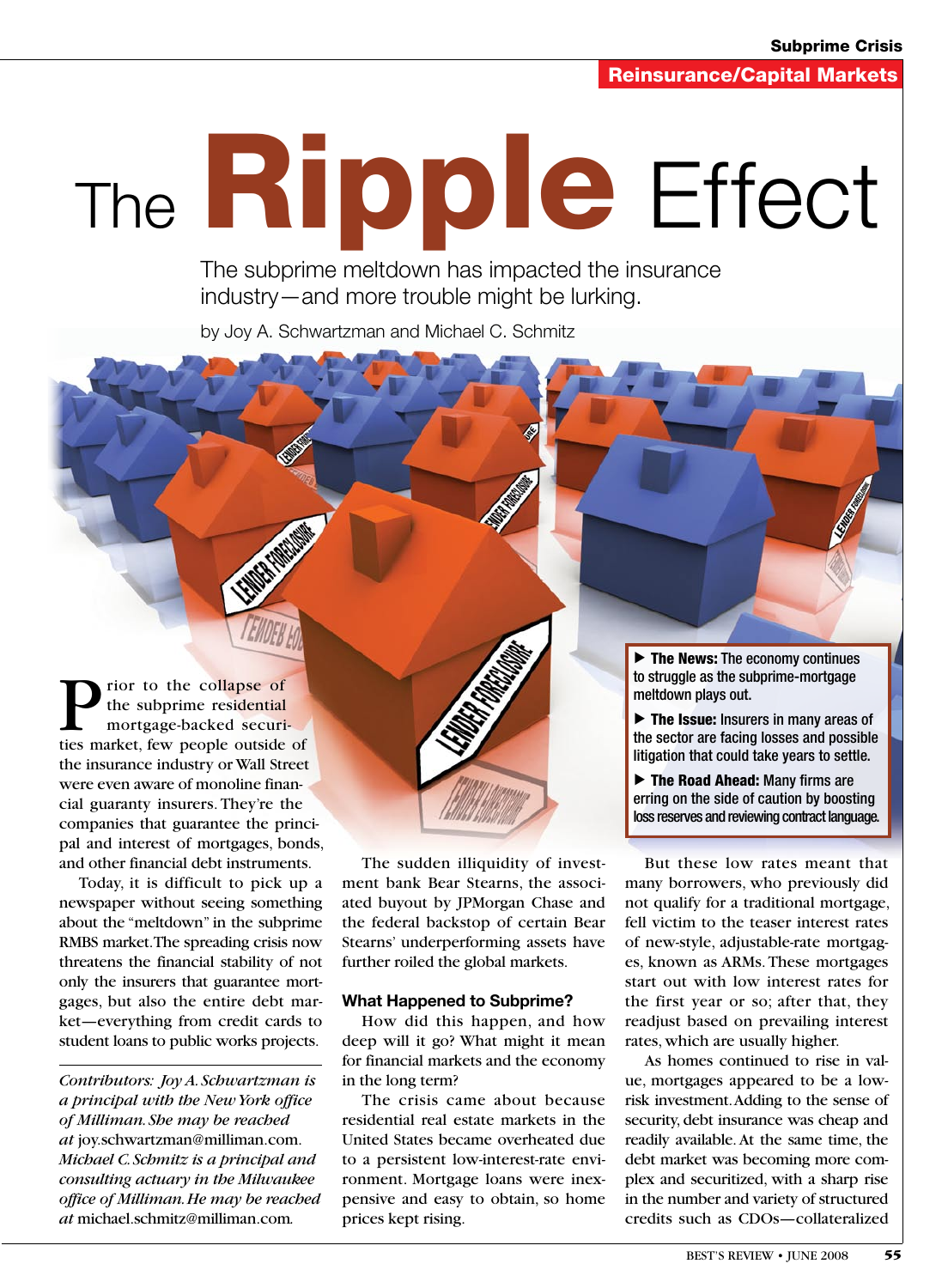## Reinsurance/Capital Markets

# Regulatory Renaissance?

Four issues are raised by Treasury Secretary Henry Paulson's optional federal charter proposal.

S part of his blueprint for financial services reform in<br>the wake of the subprime meltdown, Treasury Secretar<br>Henry Paulson Jr. proposed an optional federal charter<br>for the inquirance industry. Many observers colled the pr the wake of the subprime meltdown, Treasury Secretary for the insurance industry. Many observers called the proposal an intermediate step that would lead to the creation of a new Office of National Insurance within the Treasury Department.



The ONI, Paulson said, would have broad powers to address "international issues" and "competitiveness." Contributors Joy A. Schwartzman and Michael C. Schmitz, of actuarial and consulting firm Milliman, analyze four areas of concern about the OFC:

#### Wasn't legislation similar to Secretary Paulson's proposal introduce<br>in Congress last year, before subprime became an issue? What's the<br>connection to subprime?<br>Neither the issue nor the proposal is new, and the relationshi Wasn't legislation similar to Secretary Paulson's proposal introduced in Congress last year, before subprime became an issue? What's the connection to subprime?

gential at best. Paulson's proposal is the latest pull in a tug of war that has been going on for more than 100 years between those who favor the existing state-based system of insurance regulation and those who would like to see greater federal involvement. In 1869, the U.S. Supreme Court held in *Paul vs. Virginia* that insurance was not interstate commerce and should be regulated by the states. In 1944, *Paul*  was overturned, prompting Congress to pass the McCarran-Ferguson Act, giving insurers limited exemption from antitrust laws and preserving the states' role as primary regulators. The solvency crises of the 1980s and early 1990s, and the passage of Gramm-Leach-Bliley in 1999, added fuel to the debate. More recently, growing criticism that the current system is out of date and stifles competition has led to increasing pressure for some kind of overhaul.

# What kind of regulatory impact can we expect from Secretary Paulson's<br>
Proposal, assuming it goes forward?<br>
Very little in the short term; the process will take some time. Ultimately, the<br>
proposal solid for a dual regulat proposal, assuming it goes forward?

proposal calls for a dual regulatory scheme with oversight shared between the states and the federal government, much like the current banking system. Under Paulson's proposal, state-based regulation would continue for those companies electing not to be regulated at the national level.

What has been the industry's response to Secretary Paulson's proposal? Mixed. Large national companies tend to favor a federal system; smaller companies and trade groups representing brokers and individual agents generally would like to keep the state system. Both groups admit there are competitive and international issues that need to be addressed, but OFC's opponents would like to see the state system revamped and made more competitive before bringing in a federal component.

### What are the competitive and international issues driving the proposal? What effect could an OFC have on competitiveness?

Proponents point out that responding to 51 different sets of regulatory requirements is burdensome for national and international companies doing business in the United States. Those opposed suggest that competitiveness will actually suffer under a federal scheme, since it could lower the regulatory burden for large and international companies, encouraging them to enter state markets they have heretofore avoided, thereby undercutting costs and putting smaller insurers out of business.

Regardless of whether Secretary Paulson's proposal becomes law, the meltdown in subprime will earn the status of a highly improbable event if, in its wake, the U.S. insurance regulatory system finally adopts the federal oversight it has been considering for decades.

debt obligations—and credit derivatives such as credit default swaps.

The more mortgages were issued, the higher home prices soared, encouraging still more euphoric borrowing and further investing in the mortgagebacked securities market. The mortgage/housing bubble was born.

The situation fostered undisciplined lending and instances of outright fraud in the residential mortgage market. Subprime loans—mortgages issued to borrowers with less-thanfavorable credit histories—multiplied.

ARMs and interest-only and payment-option loans (where unpaid interest can be added to the principal) proliferated. Nearly 23% of all mortgages taken out in 2005 were interest-only ARMs, and more than 8% were payment-option ARMs. These risky products were a negligible share of the mortgage market prior to 2004.

Subprime loans also were bundled together and sold, divided into tranches comprising different levels of risk and interest rates. The higher-level tranches of subprime mortgage pools could be rated AAA and were attractive to pension funds. Meanwhile, the lower tranches were attractive to hedge funds and other investors inclined to take on greater risk in order to capture a higher yield in a low-interest-rate environment.

According to Brown Brothers Harriman, the total quantity of subprime securitized loans, including CDOs, as of July 2007 had grown to roughly \$1 trillion. That's 17% of all U.S. mortgage-backed securities and 6% of the U.S. bond market.

As long as housing prices continued to rise, the situation appeared to be a good deal for all concerned.

It all started to unravel in 2006, however, at the peak of the housing bubble, once ARMs began to reset to higher interest rates. Bad-credit borrowers, unable to borrow further against their properties, began to miss payments and slip into default. Threatened by bank foreclosure, many walked away from their properties.

Housing prices began to fall. Banks and mortgage companies could not recoup their losses by selling reclaimed homes in a real estate market that was rapidly losing value. Wall Street investment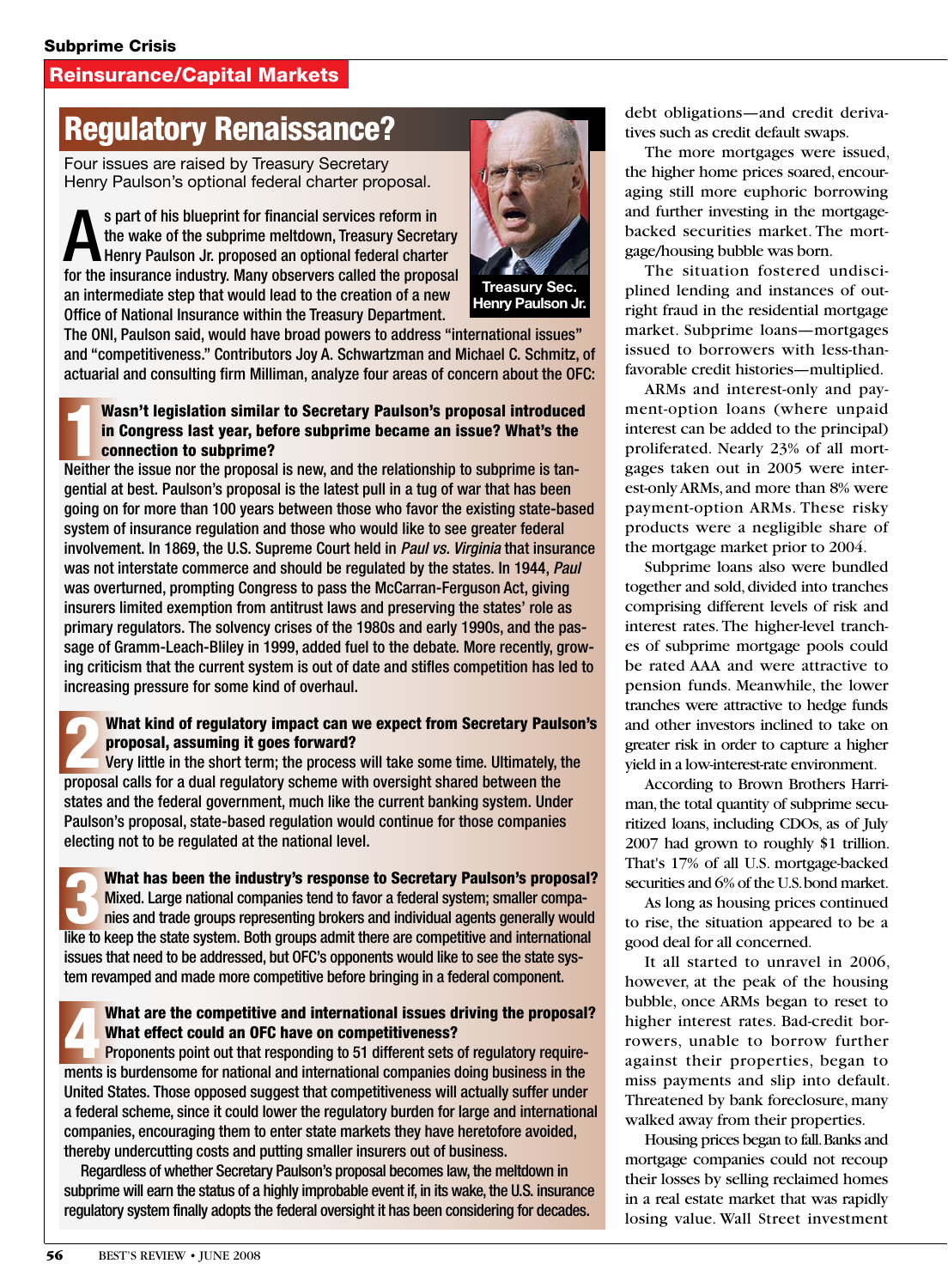firms and hedge funds saw the value of their CDOs plummet.

Total write-downs and other credit losses for the largest financial services firms thus far total an estimated \$163 billion, according to the *International Herald Tribune*. These losses have led to the sale of other assets to meet margin calls and cash needs, resulting in the de-leveraging that is customary during the bust phase of bubbles.

#### **Bond Insurance Tremors**

Currently, financial guaranty insurers, also referred to as bond insurers or monoline insurers, have been particularly hard hit, writing off billions of dollars in losses. The losses have included reserves for credit impairments, in which they expect to pay claims, and even larger mark-to-market losses on their credit derivative portfolios, which include credit default swaps on CDOs.

These factors are calling the financial guaranty insurers' AAA ratings into question. Rating agencies have begun downgrading some of the largest financial guaranty insurance companies and threatened others with similar actions. Coupled with market conditions, the downgrades have triggered liquidation of collateral assets by financial institutions holding securities backed by mortgages and insured by the companies. This has forced companies to dump even more assets onto a market with little demand for risky assets.

Downgrades also have put pressure on municipal bonds, which are more stable but are insured by the same financial guaranty insurance companies. It's now more expensive and more difficult for states and localities to raise money for public projects.

Monoline mortgage guaranty insurers also have taken billion-dollar losses, both from direct payments on defaulted mortgages and large reserve set-asides for expected future defaults. These insurers typically maintain a minimum AA- rating in order to insure loans purchased by the Federal National Mortgage Association (Fannie Mae) and the Federal Home Loan Mortgage Corp. (Freddie Mac).

However, the rating agencies recently downgraded several mortgage guaranty insurers to levels below AA-. In

response, Freddie Mac requested that those companies submit a remediation plan within 90 days of the downgrade to restore their AA- ratings. Such plans must be submitted by early July. Ironically, the demand for mortgage insurance has surged as alternative forms of credit enhancement have largely disappeared and the mortgage insurers have tightened their underwriting guidelines.

Pacific Investment Management Co. expects resets of certain rates to total \$30 billion to \$60 billion per month throughout 2008. PIMCO indicates that some resets could range from 400 to 700 basis points, and that the economy may be affected into 2009 as potentially more homeowners default.



Some insurers are considering radical surgery to isolate the damage for example, cutting off the CDO and mortgage-backed segments of a financial guarantor's books from their more stable municipal bond businesses and splitting into two companies. At least two monolines are claiming the right to cancel payments on some guarantees they wrote, saying their counterparties fraudulently entered into the credit default swaps. Warren Buffett, chairman of Berkshire Hathaway Inc., has started his own bond insurance company to help municipalities and states insure their public debt, offering up to \$800 billion in secondary insurance.

#### **Other Areas Affected**

One thing is certain: The meltdown has rippled from financial- and mortgageguaranty insurers to companies throughout the sector. Many insurers have investments with different levels of exposure to asset-backed securities. And lines including directors and officers, professional liability errors and omissions, life, title and others are now being affected by litigation and the continuing free-fall in the housing markets.

Here's how some other types of insurance are faring:

**D&O and E&O:** Industry insiders' have mixed views about the impact of the subprime situation on D&O and E&O. The collapse of Bear Stearns is certain to prompt lawsuits, on the heels of a sharp uptick in securities class-action suits in 2007, when 100 companies were sued from July through December. This reversed a trend of eight consecutive quarters of below-average litigation, according to Stanford Law School.

The financial services sector was hardest hit, with 47 companies sued in 2007, more than quadruple the number from 2006; 68% (32) involve allegations related to the subprime market. D&O rates for financial services firms rose almost 20% in the fourth quarter of 2007 when compared to fourth-quarter rates for 2006.

Any optimism is based partly on the long-term trend of fewer securities classaction suits over the past decade, related in part to the 1995 Private Securities Litigation Reform Act. Even with the recent spike, total activity in securities classaction filings is still 14% below the average for the period 1997 to 2006.

Others note that when it comes to D&O/E&O, "the sting is in the tail"—it could take years for subprime's full effects to hit the market. Reinsurance broker Guy Carpenter's Specialty Practice Briefing from November 2007 said total subprime losses in D&O alone could top \$3 billion, while other analysts have estimated that the damage could reach \$9 billion.

**Title Insurance:** According to Paul J. Struzzieri, a principal and consulting actuary in the New York property/ casualty practice of Milliman, the primary effect of the subprime mortgage market on title insurance companies is the loss of business and revenue as the housing market softens and fewer homeowners refinance. Struzzieri said that lenders increasingly are trying to recover their losses by filing claims against title insurance companies.

Struzzieri points out one trend in the